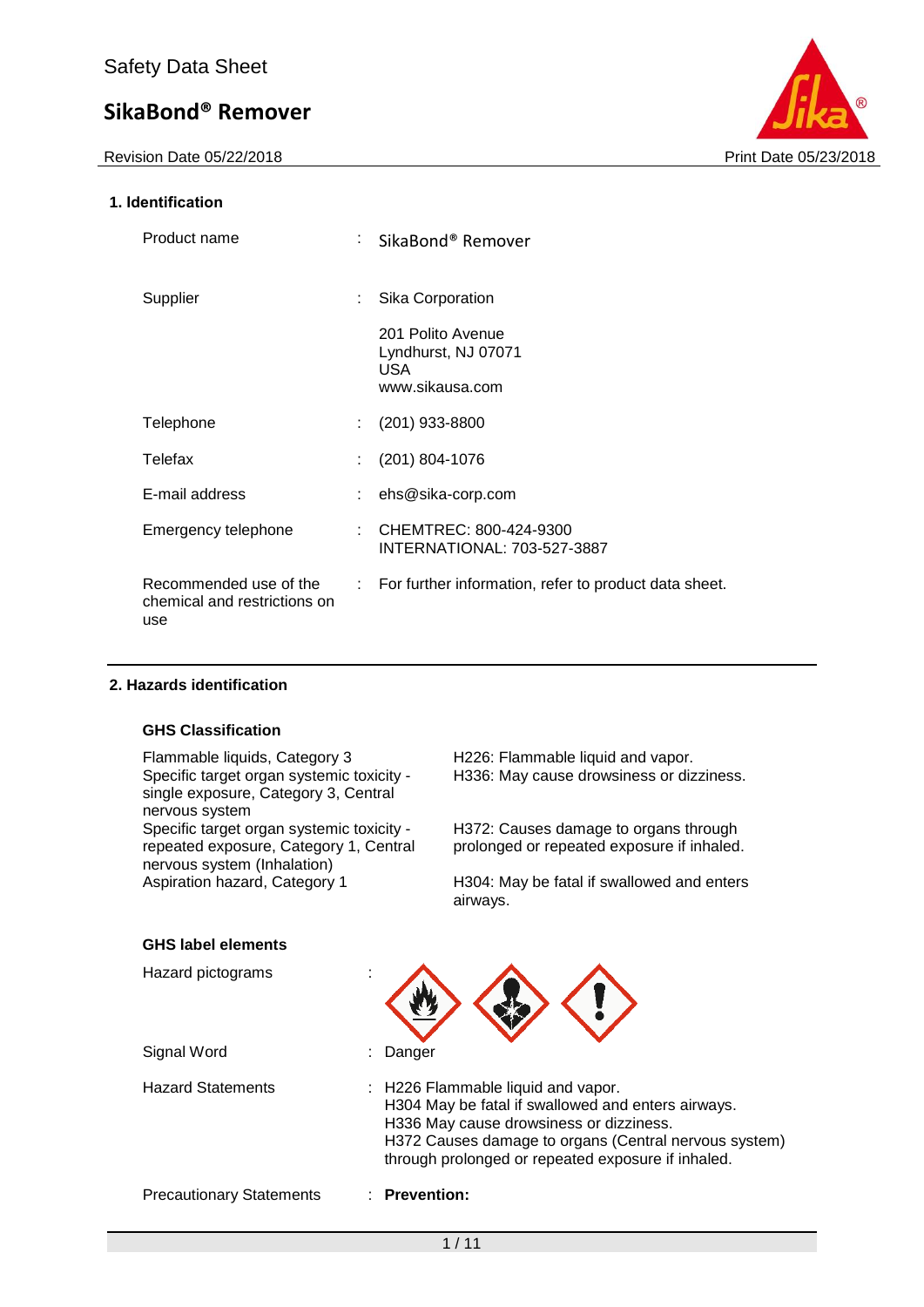Revision Date 05/22/2018 Print Date 05/23/2018



|         | P210 Keep away from heat/sparks/open flames/hot surfaces.<br>No smoking.<br>P233 Keep container tightly closed.<br>P240 Ground/bond container and receiving equipment.<br>P241 Use explosion-proof electrical/ventilating/lighting/<br>equipment.<br>P242 Use only non-sparking tools.<br>P243 Take precautionary measures against static discharge.<br>P260 Do not breathe dust/ fume/ gas/ mist/ vapors/ spray.<br>P264 Wash skin thoroughly after handling.<br>P270 Do not eat, drink or smoke when using this product.<br>P271 Use only outdoors or in a well-ventilated area.<br>P280 Wear protective gloves/ eye protection/ face protection.<br><b>Response:</b><br>P301 + P310 IF SWALLOWED: Immediately call a POISON<br>CENTER/doctor.<br>P303 + P361 + P353 IF ON SKIN (or hair): Take off<br>immediately all contaminated clothing. Rinse skin with<br>water/shower.<br>P304 + P340 IF INHALED: Remove person to fresh air and<br>keep comfortable for breathing.<br>P314 Get medical advice/ attention if you feel unwell.<br>P331 Do NOT induce vomiting.<br>P370 + P378 In case of fire: Use dry sand, dry chemical or<br>alcohol-resistant foam to extinguish.<br>Storage:<br>P403 + P233 Store in a well-ventilated place. Keep container<br>tightly closed.<br>P403 + P235 Store in a well-ventilated place. Keep cool.<br>P405 Store locked up.<br>Disposal:<br>P501 Dispose of contents/ container to an approved waste<br>disposal plant. |
|---------|----------------------------------------------------------------------------------------------------------------------------------------------------------------------------------------------------------------------------------------------------------------------------------------------------------------------------------------------------------------------------------------------------------------------------------------------------------------------------------------------------------------------------------------------------------------------------------------------------------------------------------------------------------------------------------------------------------------------------------------------------------------------------------------------------------------------------------------------------------------------------------------------------------------------------------------------------------------------------------------------------------------------------------------------------------------------------------------------------------------------------------------------------------------------------------------------------------------------------------------------------------------------------------------------------------------------------------------------------------------------------------------------------------------------------------------------------------------|
| Warning | Reports have associated repeated and prolonged exposure to<br>some of the chemicals in this product with permanent<br>brain, liver, kidney and nervous system damage. Intentional<br>misuse by deliberate concentration and inhalation of vapors<br>may be harmful or fatal.                                                                                                                                                                                                                                                                                                                                                                                                                                                                                                                                                                                                                                                                                                                                                                                                                                                                                                                                                                                                                                                                                                                                                                                   |

See Section 11 for more detailed information on health effects and symptoms. There are no hazards not otherwise classified that have been identified during the classification process.

There are no ingredients with unknown acute toxicity used in a mixture at a concentration >= 1%.

## **3. Composition/information on ingredients**

## **Hazardous ingredients**

| l Chemical name  | CAS-No.   | Concentration (%)      |
|------------------|-----------|------------------------|
| Stoddard solvent | 8052-41-3 | $1 > 50 - 50 - 100 \%$ |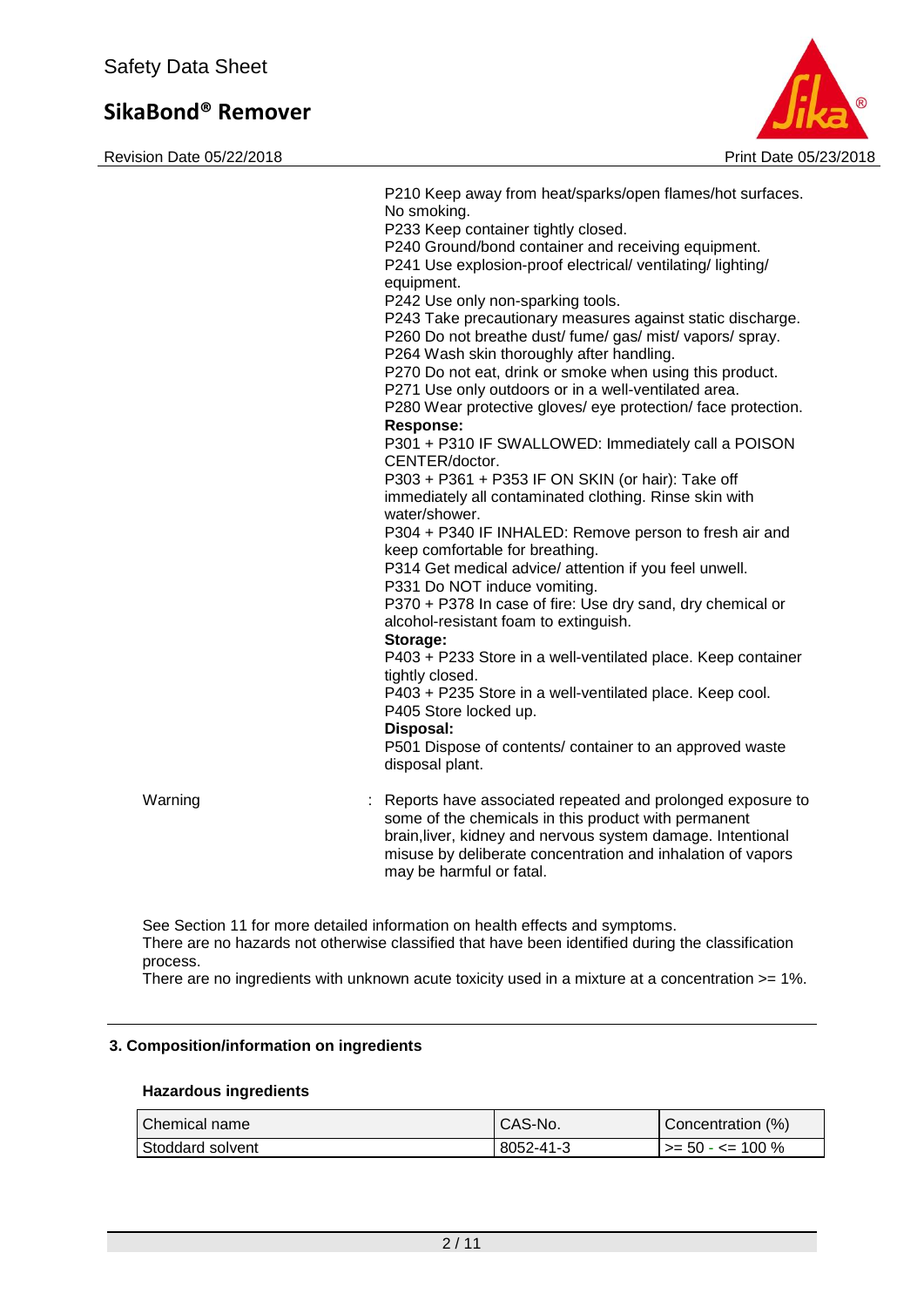## Revision Date 05/22/2018 **Print Date 05/23/2018**



There are no additional ingredients present which, within the current knowledge of the supplier and in the concentrations applicable, are classified as hazardous to health or the environment and hence require reporting in this section.

| 4. First aid measures                                             |                                                                                                                                                                                                                                                                |  |  |  |
|-------------------------------------------------------------------|----------------------------------------------------------------------------------------------------------------------------------------------------------------------------------------------------------------------------------------------------------------|--|--|--|
| If inhaled                                                        | : Move to fresh air.<br>Consult a physician after significant exposure.                                                                                                                                                                                        |  |  |  |
| In case of skin contact                                           | : Take off contaminated clothing and shoes immediately.<br>Wash off with soap and plenty of water.<br>If symptoms persist, call a physician.                                                                                                                   |  |  |  |
| In case of eye contact                                            | : Remove contact lenses.<br>Keep eye wide open while rinsing.<br>If eye irritation persists, consult a specialist.                                                                                                                                             |  |  |  |
| If swallowed                                                      | : Clean mouth with water and drink afterwards plenty of water.<br>Do not induce vomiting without medical advice.<br>Do not give milk or alcoholic beverages.<br>Never give anything by mouth to an unconscious person.<br>Take victim immediately to hospital. |  |  |  |
| Most important symptoms<br>and effects, both acute and<br>delayed | : Risk of serious damage to the lungs (by aspiration).                                                                                                                                                                                                         |  |  |  |
|                                                                   | Aspiration may cause pulmonary edema and pneumonitis.<br>Respiratory disorder<br>Loss of balance<br>Vertigo                                                                                                                                                    |  |  |  |
|                                                                   | See Section 11 for more detailed information on health effects<br>and symptoms.                                                                                                                                                                                |  |  |  |
|                                                                   | May be fatal if swallowed and enters airways.<br>May cause drowsiness or dizziness.<br>Causes damage to organs through prolonged or repeated<br>exposure if inhaled.                                                                                           |  |  |  |
| Protection of first-aiders                                        | : Move out of dangerous area.<br>Consult a physician.<br>Show this material safety data sheet to the doctor in<br>attendance.                                                                                                                                  |  |  |  |
| Notes to physician                                                | : Treat symptomatically.                                                                                                                                                                                                                                       |  |  |  |

## **5. Fire-fighting measures**

| Suitable extinguishing media      | : Alcohol-resistant foam<br>Carbon dioxide (CO2)<br>Dry chemical |
|-----------------------------------|------------------------------------------------------------------|
| Unsuitable extinguishing<br>media | : Water<br>High volume water jet                                 |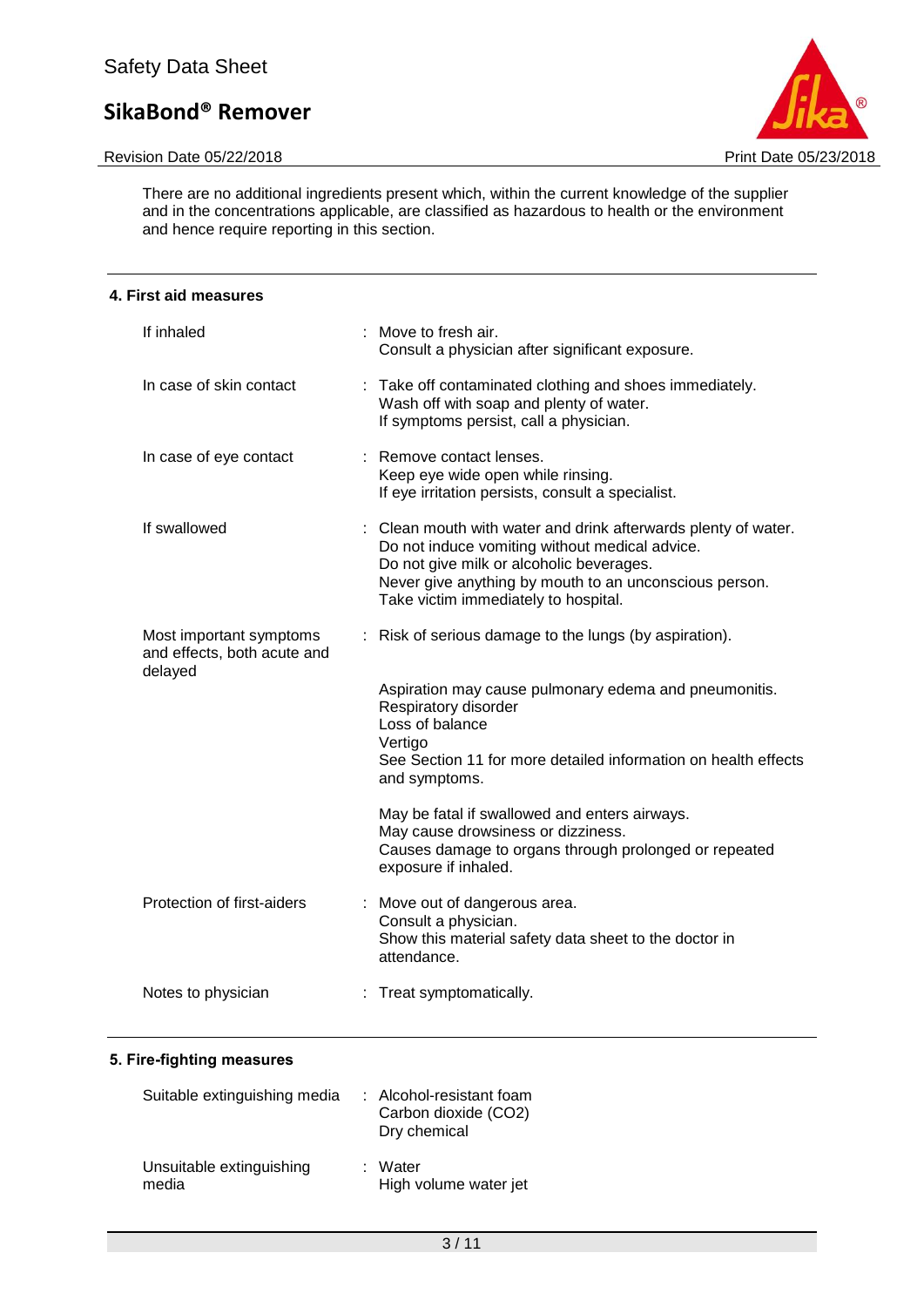

| Specific hazards during fire<br>fighting                                  | t. | Do not use a solid water stream as it may scatter and spread<br>fire.                                                                                                                                                                                                           |
|---------------------------------------------------------------------------|----|---------------------------------------------------------------------------------------------------------------------------------------------------------------------------------------------------------------------------------------------------------------------------------|
| Specific extinguishing<br>methods                                         |    | : Use water spray to cool unopened containers.<br>Collect contaminated fire extinguishing water separately. This<br>must not be discharged into drains.<br>Fire residues and contaminated fire extinguishing water must<br>be disposed of in accordance with local regulations. |
| Special protective equipment<br>for fire-fighters                         |    | : In the event of fire, wear self-contained breathing apparatus.                                                                                                                                                                                                                |
| 6. Accidental release measures                                            |    |                                                                                                                                                                                                                                                                                 |
| Personal precautions,<br>protective equipment and<br>emergency procedures |    | : Use personal protective equipment.<br>Remove all sources of ignition.<br>Deny access to unprotected persons.<br>Beware of vapors accumulating to form explosive<br>concentrations. Vapors can accumulate in low areas.                                                        |
| <b>Environmental precautions</b>                                          |    | : Prevent product from entering drains.<br>If the product contaminates rivers and lakes or drains inform<br>respective authorities.<br>Local authorities should be advised if significant spillages<br>cannot be contained.                                                     |
| Methods and materials for<br>containment and cleaning up                  |    | Contain spillage, and then collect with non-combustible<br>absorbent material, (e.g. sand, earth, diatomaceous earth,<br>vermiculite) and place in container for disposal according to<br>local / national regulations (see section 13).                                        |

## **7. Handling and storage**

| Advice on safe handling     | : Do not breathe vapors or spray mist.<br>Avoid exceeding the given occupational exposure limits (see<br>section 8).<br>Do not get in eyes, on skin, or on clothing.<br>For personal protection see section 8.<br>Smoking, eating and drinking should be prohibited in the<br>application area.<br>Take precautionary measures against static discharge.<br>Open drum carefully as content may be under pressure.<br>Take necessary action to avoid static electricity discharge<br>(which might cause ignition of organic vapors).<br>Follow standard hygiene measures when handling chemical<br>products. |
|-----------------------------|-------------------------------------------------------------------------------------------------------------------------------------------------------------------------------------------------------------------------------------------------------------------------------------------------------------------------------------------------------------------------------------------------------------------------------------------------------------------------------------------------------------------------------------------------------------------------------------------------------------|
| Conditions for safe storage | : Store in original container.<br>Keep in a well-ventilated place.<br>Containers which are opened must be carefully resealed and<br>kept upright to prevent leakage.<br>Observe label precautions.<br>Store in accordance with local regulations.                                                                                                                                                                                                                                                                                                                                                           |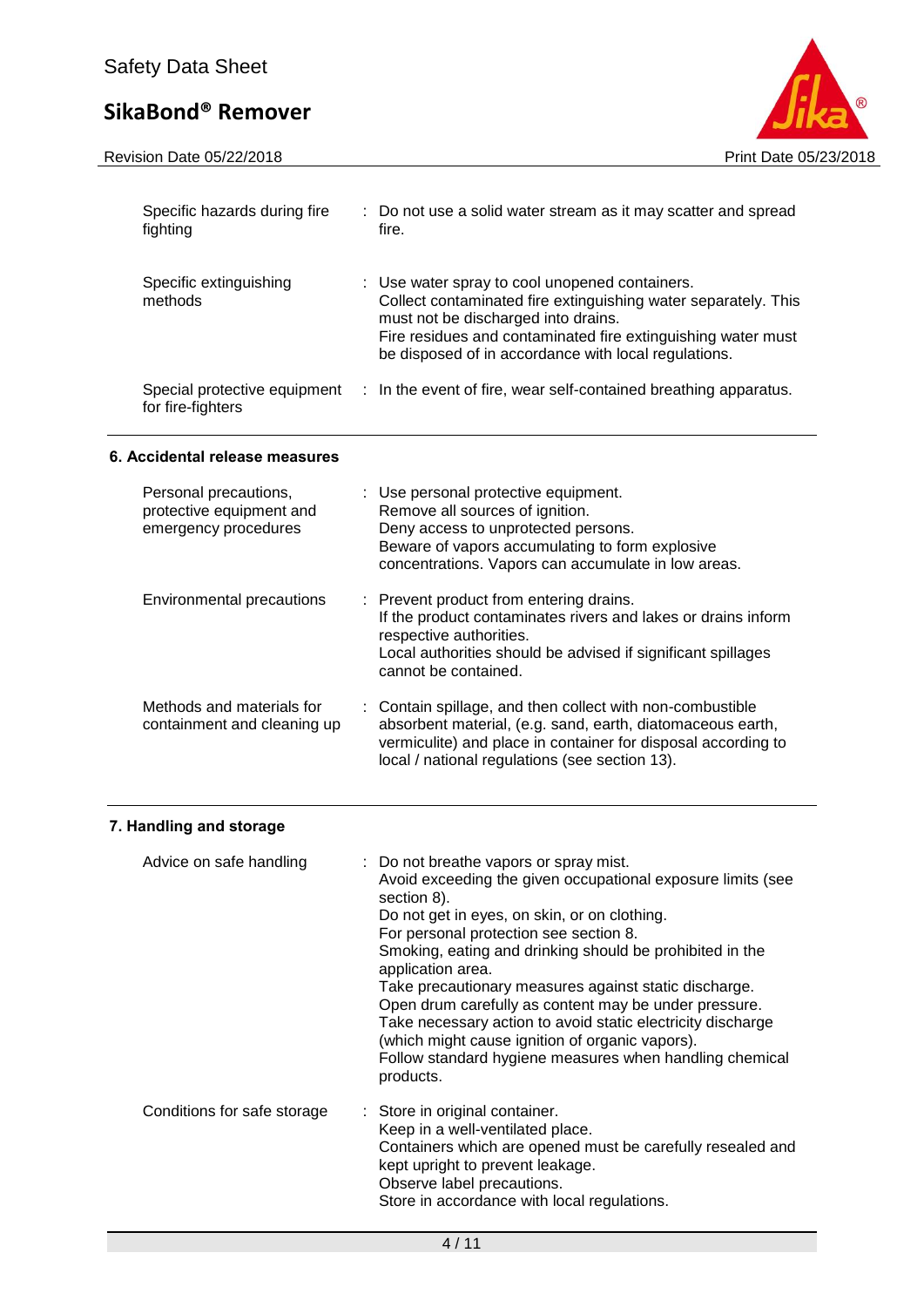



Materials to avoid : No data available

## **8. Exposure controls/personal protection**

| <b>Component</b> | CAS-No.   | Basis **     | Value      | Exposure limit(s)*/<br>Form of exposure |
|------------------|-----------|--------------|------------|-----------------------------------------|
| Stoddard solvent | 8052-41-3 | <b>ACGIH</b> | <b>TWA</b> | $100$ ppm                               |
|                  |           | OSHA Z-1     | <b>TWA</b> | 500 ppm<br>2,900 mg/m3                  |
|                  |           | OSHA P0      | <b>TWA</b> | $100$ ppm<br>525 mg/m3                  |

\*The above mentioned values are in accordance with the legislation in effect at the date of the release of this safety data sheet.

## \*\***Basis**

ACGIH. Threshold Limit Values (TLV) OSHA P0. Table Z-1, Limit for Air Contaminat (1989 Vacated Values) OSHA P1. Permissible Exposure Limits (PEL), Table Z-1, Limit for Air Contaminant OSHA P2. Permissible Exposure Limits (PEL), Table Z-2 OSHA Z3. Table Z-3, Mineral Dust

| <b>Engineering measures</b> | : Use of adequate ventilation should be sufficient to control<br>worker exposure to airborne contaminants. If the use of this<br>product generates dust, fumes, gas, vapor or mist, use<br>process enclosures, local exhaust ventilation or other<br>engineering controls to keep worker exposure below any<br>recommended or statutory limits.<br>The engineering controls also need to keep gas, vapor or dust |
|-----------------------------|------------------------------------------------------------------------------------------------------------------------------------------------------------------------------------------------------------------------------------------------------------------------------------------------------------------------------------------------------------------------------------------------------------------|
|                             | concentrations below any lower explosive limits.                                                                                                                                                                                                                                                                                                                                                                 |

## **Personal protective equipment**

| Respiratory protection     | : Use a properly fitted NIOSH approved air-purifying or air-fed<br>respirator complying with an approved standard if a risk<br>assessment indicates this is necessary.                                                                                                             |
|----------------------------|------------------------------------------------------------------------------------------------------------------------------------------------------------------------------------------------------------------------------------------------------------------------------------|
|                            | The filter class for the respirator must be suitable for the<br>maximum expected contaminant concentration<br>(gas/vapor/aerosol/particulates) that may arise when handling<br>the product. If this concentration is exceeded, self-contained<br>breathing apparatus must be used. |
| Hand protection<br>Remarks | : Chemical-resistant, impervious gloves complying with an<br>approved standard should be worn at all times when handling<br>chemical products if a risk assessment indicates this is<br>necessary.                                                                                 |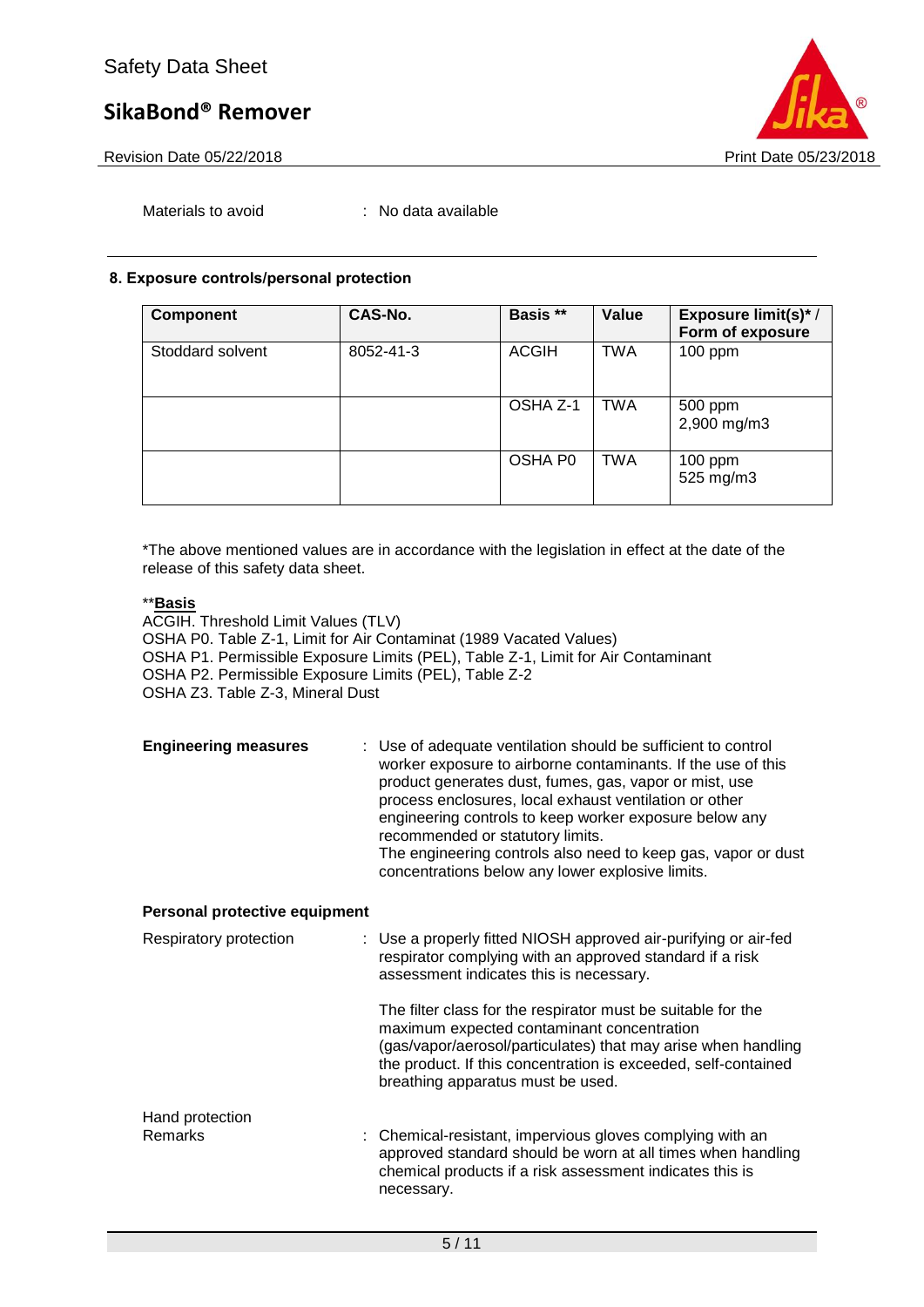

Revision Date 05/22/2018 **Print Date 05/23/2018** 

| Eye protection           | : Safety eyewear complying with an approved standard should<br>be used when a risk assessment indicates this is necessary.                                                                                                                                                                                             |
|--------------------------|------------------------------------------------------------------------------------------------------------------------------------------------------------------------------------------------------------------------------------------------------------------------------------------------------------------------|
| Skin and body protection | : Choose body protection in relation to its type, to the<br>concentration and amount of dangerous substances, and to<br>the specific work-place.                                                                                                                                                                       |
| Hygiene measures         | : Avoid contact with skin, eyes and clothing.<br>Wash hands before breaks and immediately after handling the<br>product.<br>Remove respiratory and skin/eye protection only after vapors<br>have been cleared from the area.<br>Remove contaminated clothing and protective equipment<br>before entering eating areas. |

## **9. Physical and chemical properties**

| Appearance                              | t  | liquid                               |
|-----------------------------------------|----|--------------------------------------|
| Color                                   |    | colorless                            |
| Odor                                    | İ, | slight                               |
| <b>Odor Threshold</b>                   |    | No data available                    |
| Flash point                             |    | 106 °F (41 °C)                       |
| Ignition temperature                    |    | 446 - 601 °F (230 - 316 °C)          |
|                                         |    | No data available                    |
| Decomposition temperature               | ÷. | No data available                    |
| Lower explosion limit                   | t  | 1 %(V)                               |
| Upper explosion limit                   | t  | 6 %(V)                               |
| Flammability (solid, gas)               |    | No data available                    |
| Oxidizing properties                    | t  | No data available                    |
| рH                                      | t  | No data available                    |
| Melting point/range /<br>Freezing point | ÷  | No data available                    |
| Boiling point/boiling range             | ÷  | 315 °F (157 °C)                      |
| Vapor pressure                          |    | No data available                    |
| Density                                 |    | $0.77$ g/cm3<br>at 60.1 °F (15.6 °C) |
| Water solubility                        |    | Note: insoluble                      |
| Partition coefficient: n-               |    | No data available                    |
|                                         |    |                                      |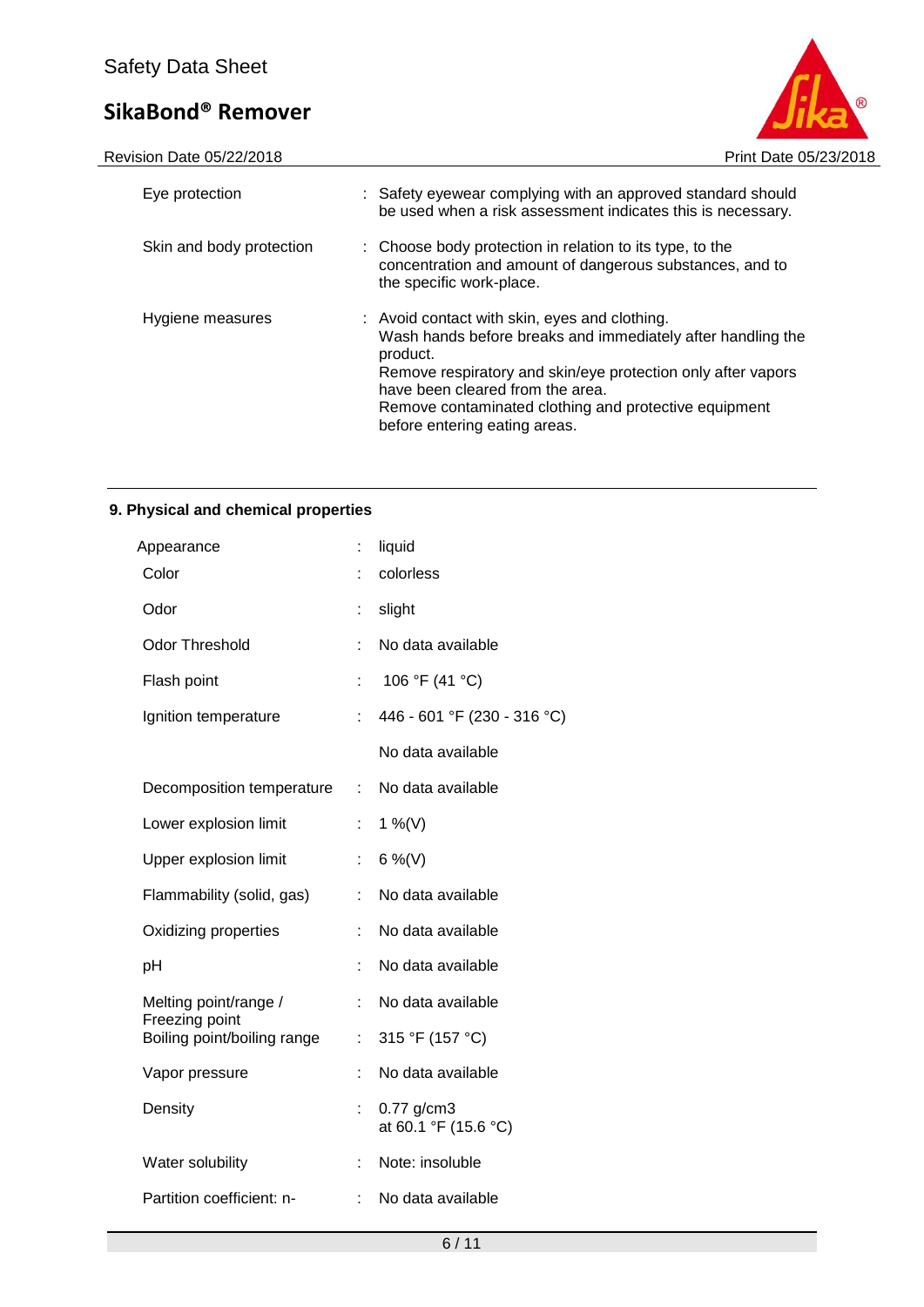Revision Date 05/22/2018 **Print Date 05/22/2018** Print Date 05/23/2018



| octanol/water<br>Viscosity, dynamic         | t. | No data available                                                      |
|---------------------------------------------|----|------------------------------------------------------------------------|
| Viscosity, kinematic                        |    | Note: not determined                                                   |
| Relative vapor density                      |    | No data available                                                      |
| Evaporation rate                            |    | No data available                                                      |
| Burning rate                                | ÷  | No data available                                                      |
| Volatile organic compounds<br>(VOC) content | ÷. | 770 g/l                                                                |
|                                             | ÷. | $0$ g/l<br>exempt According to SCAQMD's Rule Paragraph 1171.(g)(2)(G). |

| 10. Stability and reactivity          |                                                               |
|---------------------------------------|---------------------------------------------------------------|
| Reactivity                            | : No dangerous reaction known under conditions of normal use. |
| Chemical stability                    | $\therefore$ The product is chemically stable.                |
| Possibility of hazardous<br>reactions | : Stable under recommended storage conditions.                |
|                                       | Vapors may form explosive mixture with air.                   |
| Conditions to avoid                   | : Heat, flames and sparks.                                    |
| Incompatible materials                | $:$ No data available                                         |
|                                       |                                                               |

## **11. Toxicological information**

#### **Acute toxicity**

Not classified based on available information.

### **Skin corrosion/irritation**

Not classified based on available information.

#### **Serious eye damage/eye irritation**

Not classified based on available information.

## **Respiratory or skin sensitization**

Skin sensitization: Not classified based on available information. Respiratory sensitization: Not classified based on available information.

### **Germ cell mutagenicity**

Not classified based on available information.

### **Reproductive toxicity**

Not classified based on available information.

## **STOT-single exposure**

May cause drowsiness or dizziness.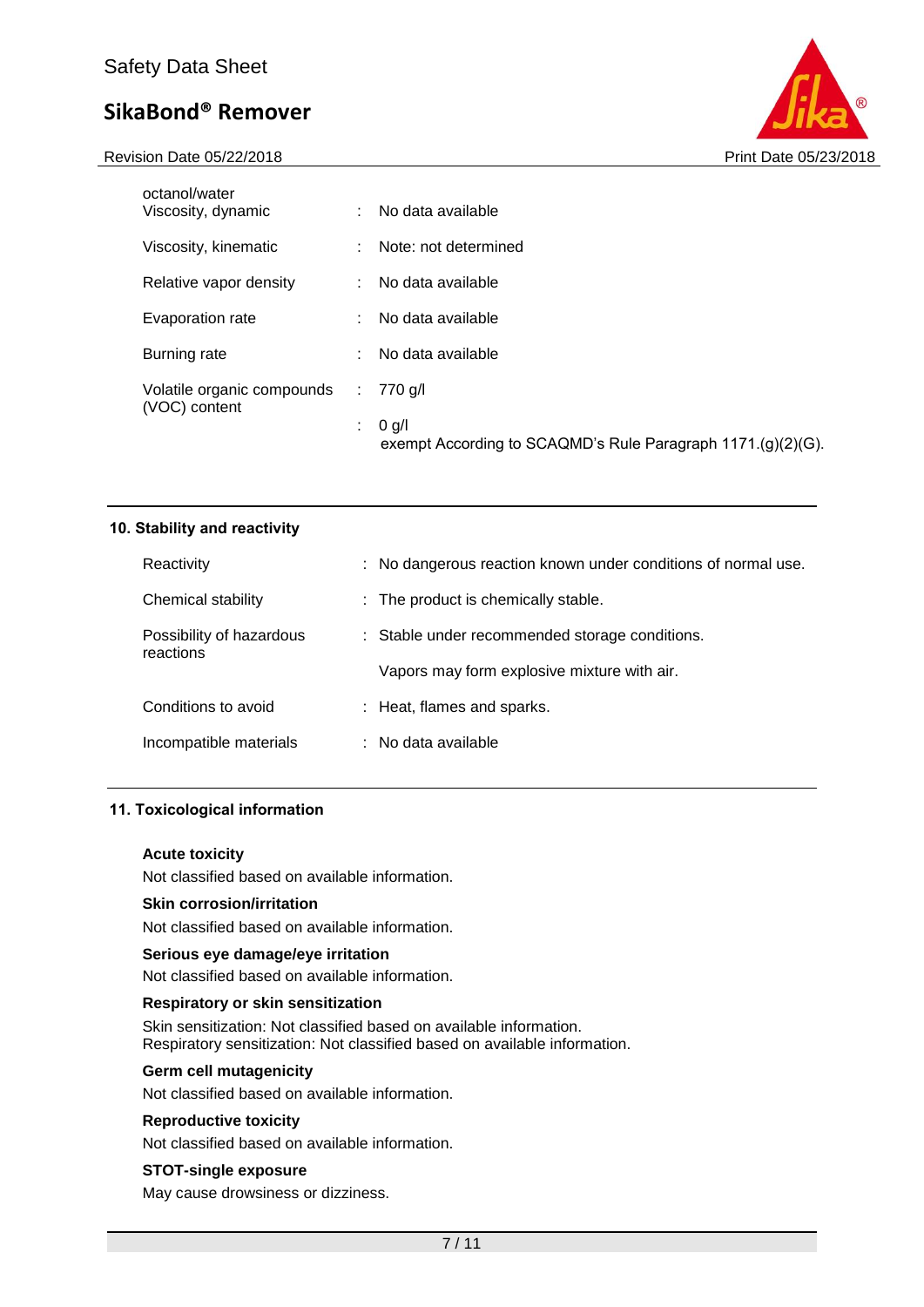



### **STOT-repeated exposure**

Causes damage to organs (Central nervous system) through prolonged or repeated exposure if inhaled.

Reports have associated repeated and prolonged exposure to some of the chemicals in this product with permanent brain,liver, kidney and nervous system damage. Intentional misuse by deliberate concentration and inhalation of vapors may be harmful or fatal.

## **Aspiration toxicity**

May be fatal if swallowed and enters airways.

### **Carcinogenicity**

Not classified based on available information.<br>
IARC Mot applicable **Not applicable** 

**NTP** Not applicable

### **12. Ecological information**

| Other information | Do not empty into drains; dispose of this material and its<br>container in a safe way.<br>Avoid dispersal of spilled material and runoff and contact<br>with soil, waterways, drains and sewers.<br>Toxic to aquatic organisms, may cause long-term adverse<br>effects in the aquatic environment.<br>May be harmful to the environment if released in large<br>quantities.<br>Water polluting material. |
|-------------------|----------------------------------------------------------------------------------------------------------------------------------------------------------------------------------------------------------------------------------------------------------------------------------------------------------------------------------------------------------------------------------------------------------|
|                   |                                                                                                                                                                                                                                                                                                                                                                                                          |

#### **13. Disposal considerations**

| <b>Disposal methods</b> |                                                                                                                                                                                                                               |
|-------------------------|-------------------------------------------------------------------------------------------------------------------------------------------------------------------------------------------------------------------------------|
| Waste from residues     | : Disposal of this product, solutions and any by-products should<br>at all times comply with the requirements of environmental<br>protection and waste disposal legislation and any regional<br>local authority requirements. |
| Contaminated packaging  | : Empty containers should be taken to an approved waste<br>handling site for recycling or disposal.                                                                                                                           |

## **14. Transport information**

| <b>DOT</b>               |                                                     |
|--------------------------|-----------------------------------------------------|
| UN number                | 1268                                                |
| Description of the goods | Petroleum distillates, n.o.s.<br>(Stoddard solvent) |
| Class                    | 3                                                   |
| Packing group            | Ш                                                   |
| Labels                   | 3                                                   |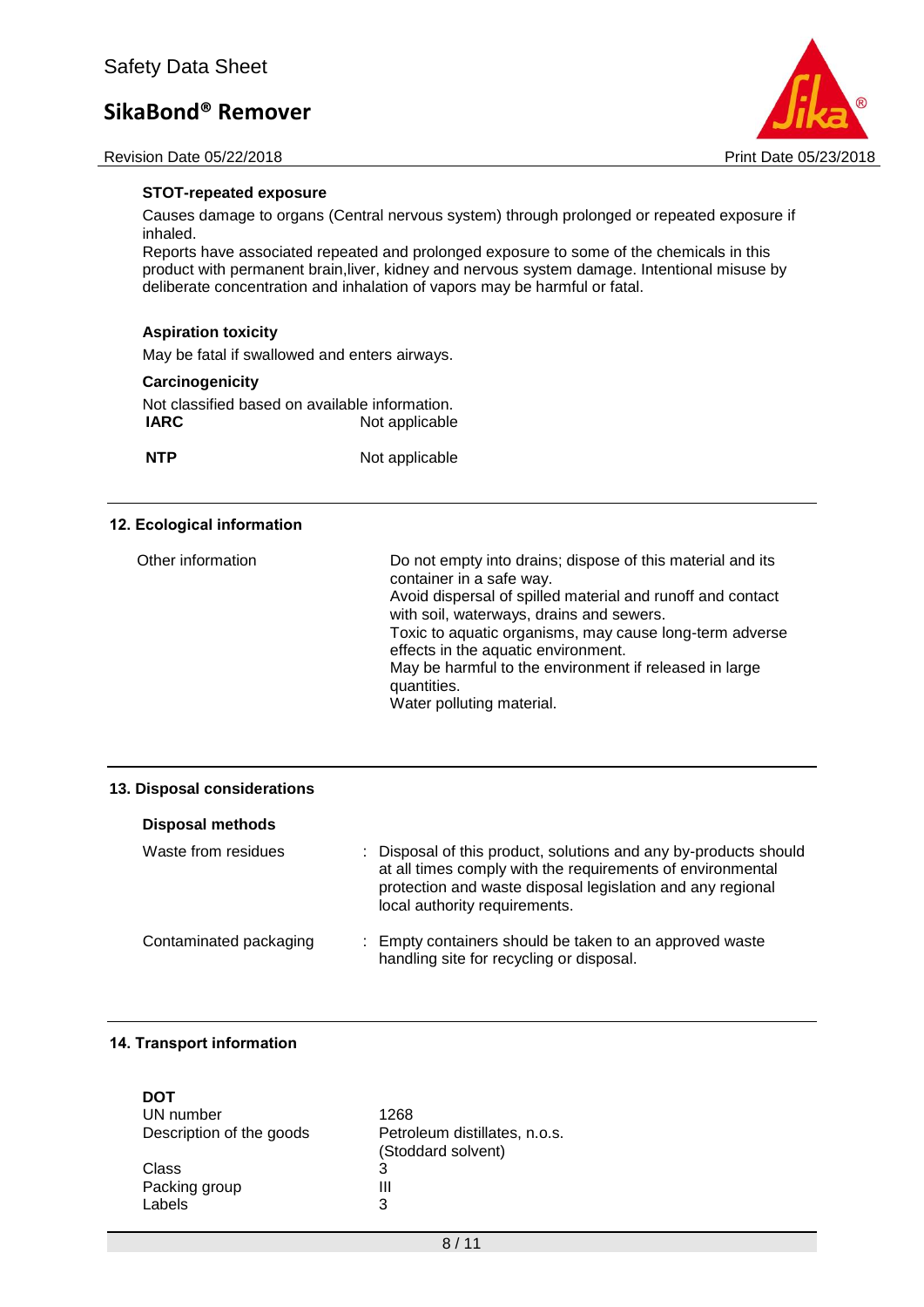|  | <b>Revision Date 05/22/2018</b> |
|--|---------------------------------|
|  |                                 |



| <b>Emergency Response</b><br>Guidebook Number | 128                                                 |
|-----------------------------------------------|-----------------------------------------------------|
| <b>IATA</b>                                   |                                                     |
| UN number                                     | 1268                                                |
| Description of the goods                      | Petroleum distillates, n.o.s.<br>(Stoddard solvent) |
| Class                                         | 3                                                   |
| Packing group                                 | Ш                                                   |
| Labels                                        | 3                                                   |
| Packing instruction (cargo<br>aircraft)       | 366                                                 |
| Packing instruction                           | 355                                                 |
| (passenger aircraft)                          |                                                     |
| Packing instruction                           | Y344                                                |
| (passenger aircraft)                          |                                                     |
| <b>IMDG</b>                                   |                                                     |
| UN number                                     | 1268                                                |
| Description of the goods                      | PETROLEUM DISTILLATES, N.O.S.<br>(Stoddard solvent) |
| Class                                         | 3                                                   |
| Packing group                                 | Ш                                                   |
| Labels                                        | 3                                                   |
| EmS Number 1                                  | $F-E$                                               |
| EmS Number 2                                  | $S-E$                                               |
| Marine pollutant                              | yes                                                 |

DOT: As per 49CFR 173.150 (f) Combustible Liquid Exception, Material is Not Regulated. DOT & Domestic Aircraft: As per 49 CFR 171.4, Non-bulk materials (<119 Gal) are excepted from being classed as a Marine Pollutant. IMDG: For Limited Quantity special provisions reference IMDG Code Chapter 3.4

#### **Special precautions for user** No data available

**Transport in bulk according to Annex II of MARPOL 73/78 and the IBC Code**

Not applicable

## **15. Regulatory information**

**TSCA list EXECA list** : All chemical substances in this product are either listed on the TSCA Inventory or are in compliance with a TSCA Inventory exemption.

## **EPCRA - Emergency Planning and Community Right-to-Know**

## **CERCLA Reportable Quantity**

This material does not contain any components with a CERCLA RQ.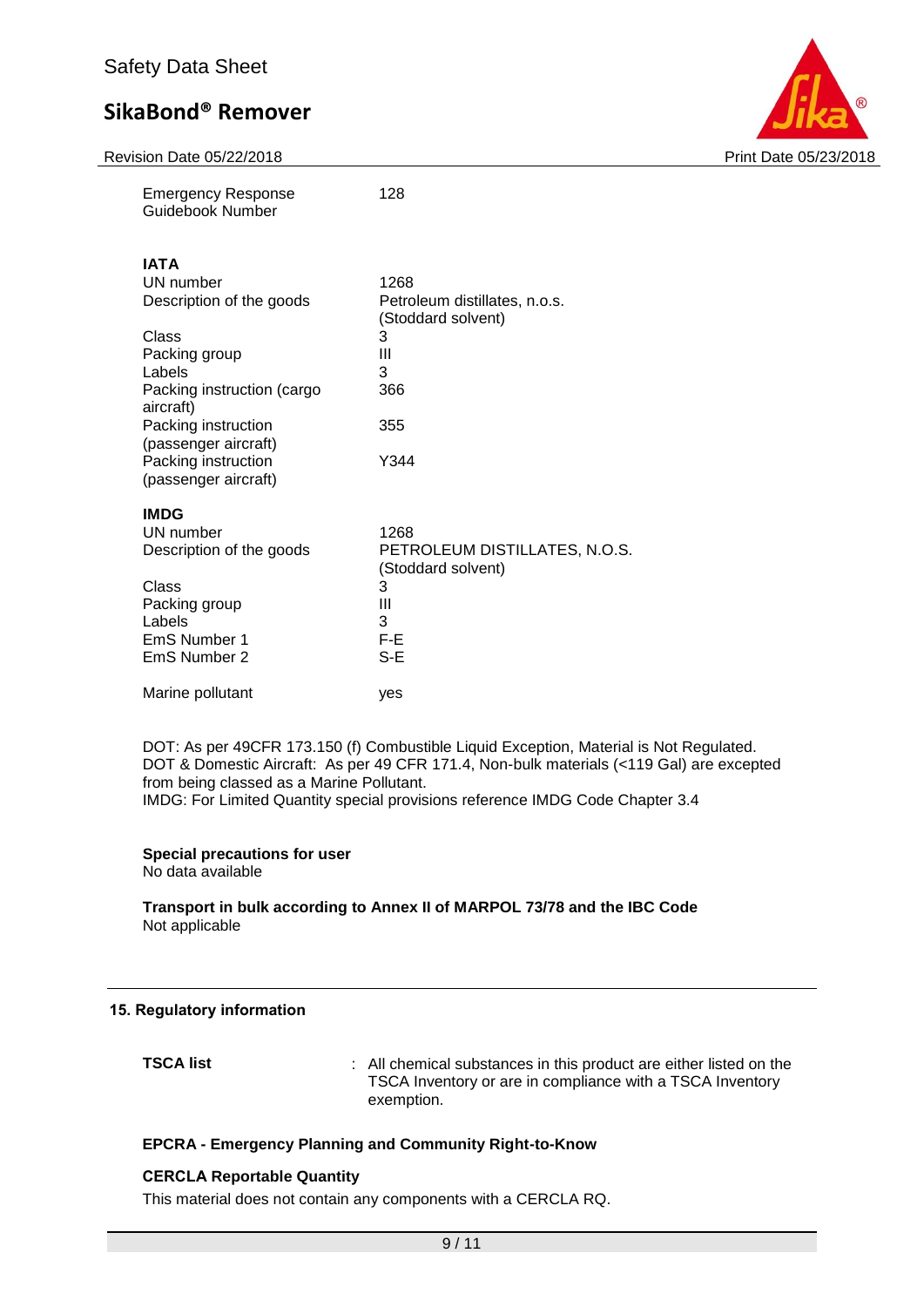Revision Date 05/22/2018 **Print Date 05/23** 



## **SARA304 Reportable Quantity**

This material does not contain any components with a section 304 EHS RQ.

| SARA 311/312 Hazards                                                                          | : Flammable (gases, aerosols, liquids, or solids)<br>Specific target organ toxicity (single or repeated exposure)<br>Aspiration hazard                                                               |
|-----------------------------------------------------------------------------------------------|------------------------------------------------------------------------------------------------------------------------------------------------------------------------------------------------------|
| <b>SARA 302</b>                                                                               | : This material does not contain any components with a section<br>302 EHS TPQ.                                                                                                                       |
| <b>SARA 313</b>                                                                               | : This material does not contain any chemical components with<br>known CAS numbers that exceed the threshold (De Minimis)<br>reporting levels established by SARA Title III, Section 313.            |
| <b>Clean Air Act</b>                                                                          |                                                                                                                                                                                                      |
| <b>Ozone-Depletion</b><br><b>Potential</b>                                                    | This product neither contains, nor was manufactured with a<br>Class I or Class II ODS as defined by the U.S. Clean Air Act<br>Section 602 (40 CFR 82, Subpt. A, App.A + B).                          |
| Air Act Section 112 (40 CFR 61).<br>Accidental Release Prevention (40 CFR 68.130, Subpart F). | This product does not contain any hazardous air pollutants (HAP), as defined by the U.S. Clean<br>This product does not contain any chemicals listed under the U.S. Clean Air Act Section 112(r) for |

**California Prop 65** This product does not contain any chemicals known to the State of California to cause cancer, birth, or any other reproductive defects.

### **16. Other information**

**HMIS Classification**

| <b>Health</b>              |   |
|----------------------------|---|
| <b>Flammability</b>        | 2 |
| <b>Physical Hazard</b>     |   |
| <b>Personal Protection</b> |   |

**Caution:** HMIS® rating is based on a 0-4 rating scale, with 0 representing minimal hazards or risks, and 4 representing significant hazards or risks. Although HMIS® rating is not required on SDSs under 29 CFR 1910.1200, the preparer may choose to provide them. HMIS® rating is to be used with a fully implemented HMIS® program. HMIS® is a registered mark of the National Paint & Coatings Association (NPCA). Please note HMIS® attempts to convey full health warning information to all employees.

### **Notes to Reader**

The information contained in this Safety Data Sheet applies only to the actual Sika Corporation ("Sika") product identified and described herein. This information is not intended to address, nor does it address the use or application of the identified Sika product in